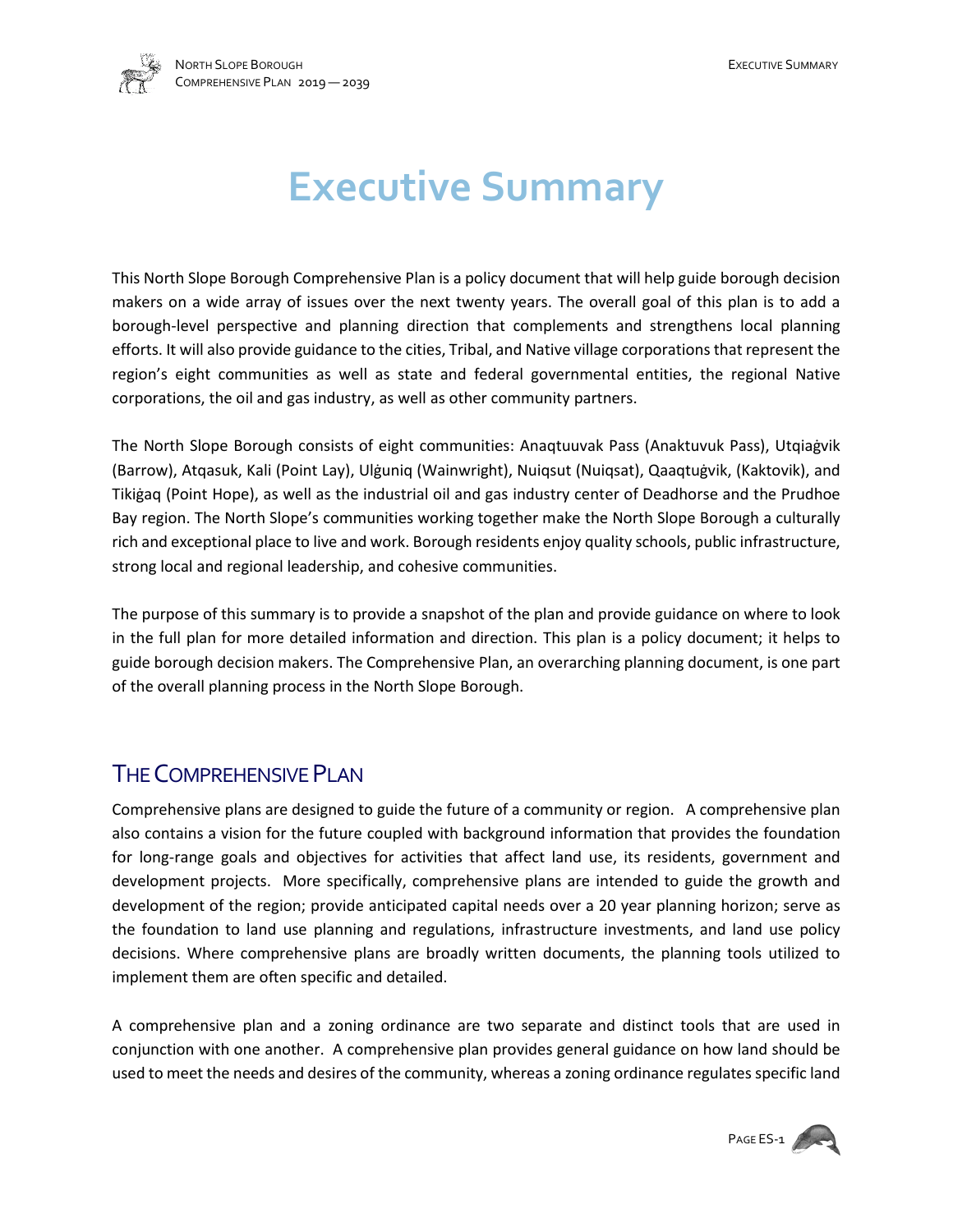

uses and developments. Subdivision regulations, design guidelines, capital improvement plans, master plans, and area plans are also utilized to implement the comprehensive plan.

#### PLAN DEVELOPMENT

The North Slope Borough has a strong history of planning. The first borough comprehensive plan was adopted in 1983 and last updated in 2005. This 2019 comprehensive plan expands on numerous interrelated topics, such as public facilities, services, borough subsidies, as well as updated discussions on health, housing, subsistence and education, among others.

The 2019 comprehensive plan update began with replacing the individual community profiles with detailed comprehensive plans for each community that provide more in-depth information than previous versions, coupled with village specific goals, objectives, and implementing strategies to achieve each village's vision for the future. The development of these plans focused on village resident input, perceptions, needs, and expectations gathered through public meetings and workshops as well as close coordination with each communities' city council, Tribal council, and village corporation. What results are culturally sensitive current and future needs of the communities as expressed by the residents and village leadership.

This North Slope Borough Comprehensive Plan and the village specific plans are intended to complement each other. The goals, objectives, implementation strategies and relevant information should be consistent, where possible and defer to village plans for village-specific issues or concerns. The plans should not be viewed as hierarchical; rather, they are all pieces of one vision for the North Slope and should complement each other.

In 2015, a Quality Improvement Team was developed to oversee the comprehensive plan development process and provide strategies for its implementation. The team is comprised of one representative from each North Slope village with an Executive Committee that includes representatives from the North Slope Borough Mayor's Office, the NSB Planning and Community Services Department Director and Deputy Director, and leadership from both the regional Native Corporation (Arctic Slope Regional Corporation) and the Utqiaġvik Village Corporation (Ukpeaġvik Inupiat Corporation). The team meets quarterly to collaboratively overcome challenges, improve the planning process, increase community awareness and involvement, and continuously improve the quality of plans and consultant performance on the contract. The team also provides an annual update to the NSB Assembly. The Assembly also provide guidance continually for developing the overall plan, as well as viable alternatives to content, format, and the goals, objectives, and strategies to implement the plan.

Public input was sought continuously during plan development. North Slope Borough staff and its consultants held five Strengths, Weaknesses, Opportunities, and Threats (SWOT) workshops early in the planning process. Participants included borough department directors, deputy directors, program

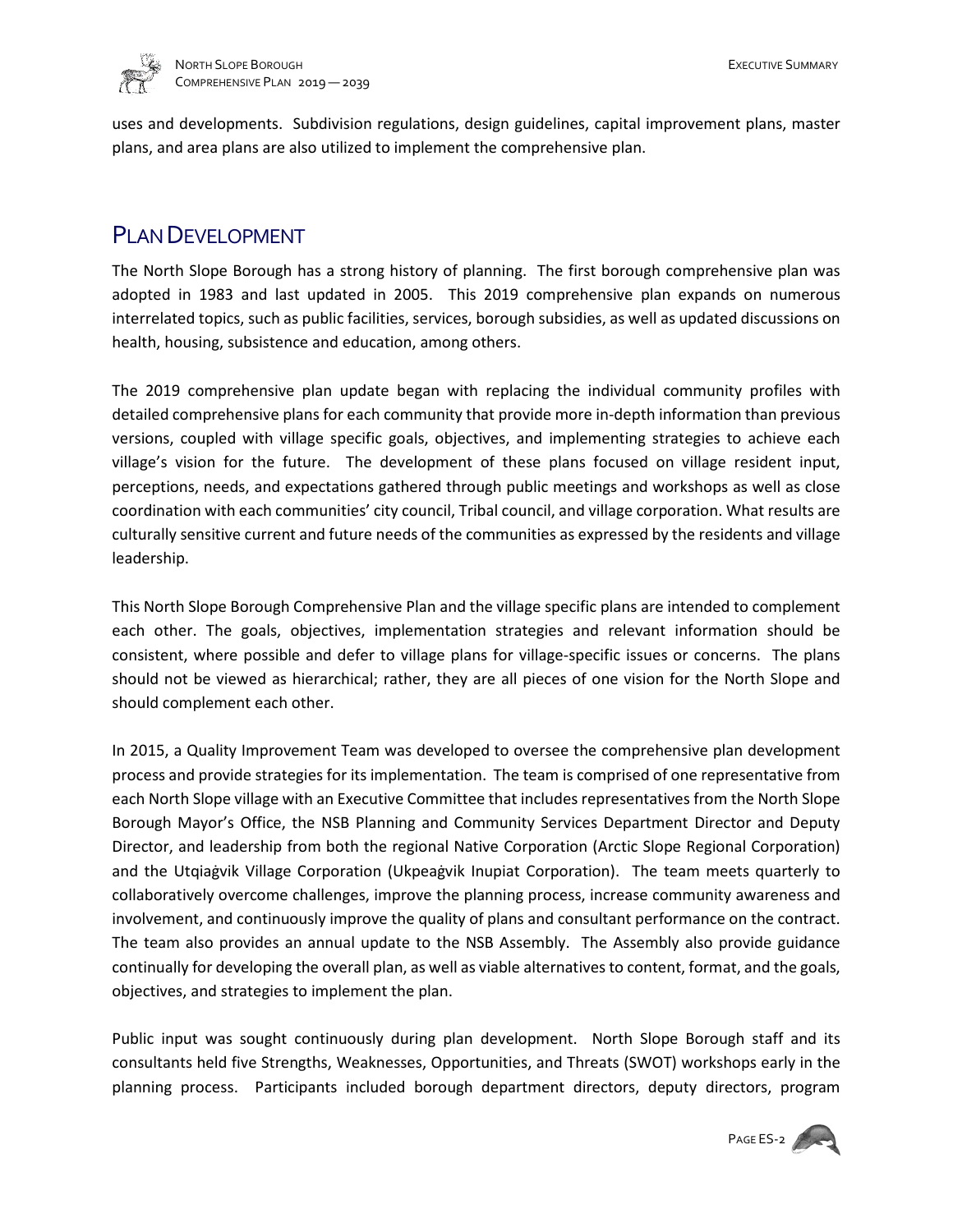

managers, and community service providers. Community meetings were also held in each of the eight villages to inform and educate the residents about the planning process and seek input in developing the plan. After the draft Comprehensive Plan was completed and disseminated, there was a five week public comment period, from November 20 through December 28, 2018.

### VISION STATEMENT

North Slope Borough government provides quality infrastructure and public services while developing trusting, collaborative relationships with diverse partners. The borough is proactive in protecting and promoting subsistence and cultural activities, enhancing health and safety, protecting the environment, and providing cultural, recreational, and economic opportunities while focusing on the region's selfdetermination, sense of community, and Iñupiat values. These values are captured in the Comprehensive Plan's vision statement for the next twenty years and beyond:

*With a strong sense of self determination and the guiding principle of "maximum local government" guaranteed by our State Constitution, we will rediscover our founder's vision for this Home Rule Borough.*

*We will continue to embrace and value a strong sense of community through an active subsistence lifestyle that respects traditional wisdom and Iñupiat Values, while we welcome new technological advancements and contemporary knowledge.* 

*We will guide regional development in a coordinated, cost effective, efficient, and environmentally responsible manner.*

*We will lift up and celebrate each community's historical significance, wildlife habitats, clean air and water, and be responsible stewards of our abundant natural resources.* 

*We will endeavor to improve transportation systems and connectivity between villages and the rest of the State for the economic benefit of our residents.*

*We must invest in and maintain reliable utilities, public infrastructure and community facilities in order to ensure quality essential services to all residents for perpetuity.* 

*There must be quality affordable rental and home ownership opportunities and upgrades to existing homes for all income levels to alleviate overcrowding and improve living conditions in this region. The Borough accepts a leadership role in providing solutions.*

*Our education systems will prepare our youth and adults through training opportunities and programs tailored to meet the employment needs of this region first.*

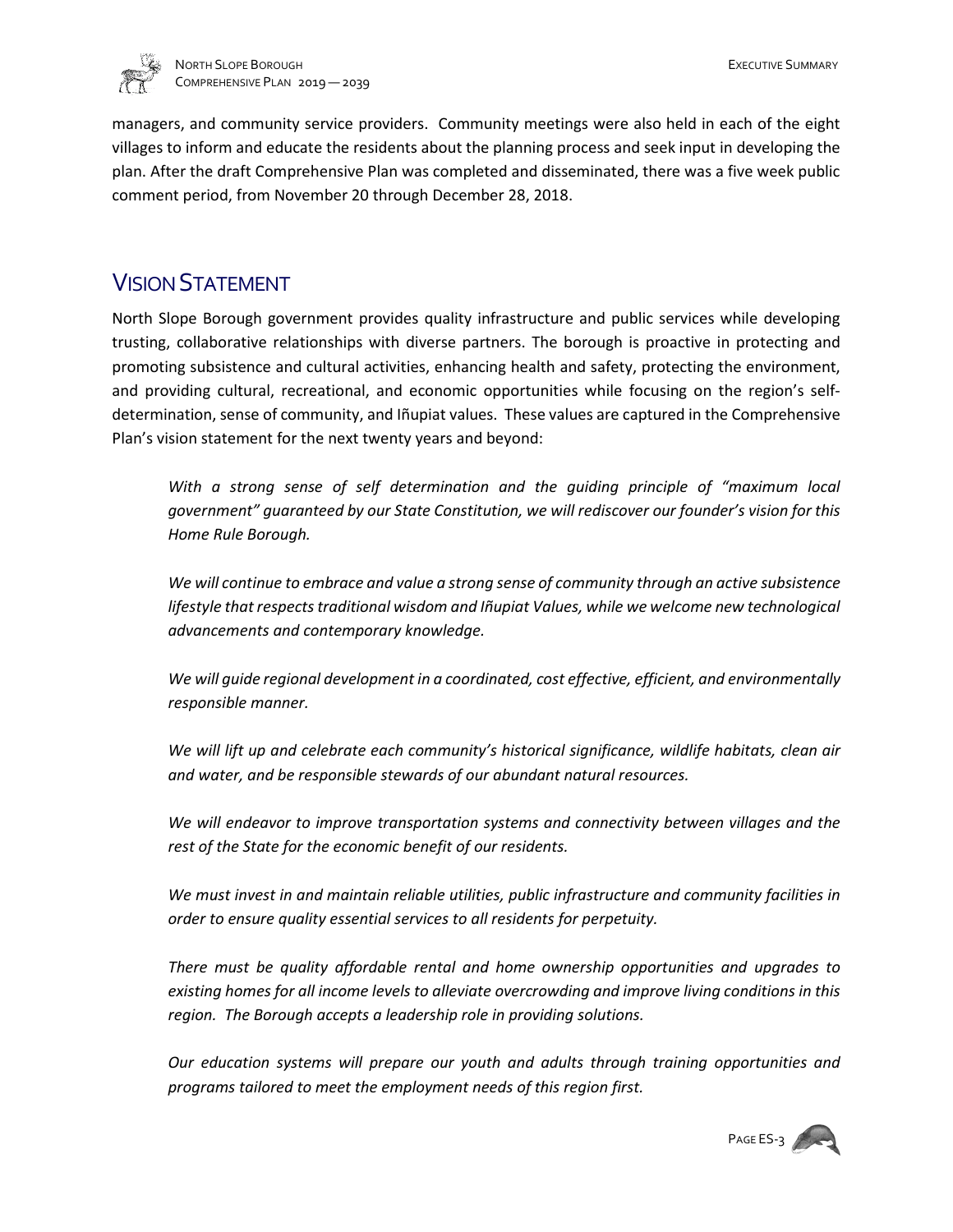

*Our government will promote healthy lifestyles, recognize service to community and inspire our children and adults to be thoughtful and well-informed and accept the responsibility for our future.* 

*We will strive for unity through more transparency in government, more education on the issues important to our region. We will participate as individuals; listening and communicating; engaging our youth and our elders; plan for our future and adapt to change when we need to, together.*

### **PLAN STRUCTURE**

The NSB Comprehensive Plan includes sixteen chapters with accompanying tables, charts, and maps. The Plan is divided into three parts. *Part I: North Slope Borough Culture and Planning* includes the first three chapters that provide a foundation to the remainder of the plan. Chapter one provides a history of the North Slope region, a discussion of Iñupiaq values, culture and language, information on the NSB budget and the variety of entities that play a role in governance of the North Slope. Chapter Two includes an overview of planning on the North Slope and the comprehensive planning process. Chapter Three provides the vision statement in English and Iñupiaq.

*Part II: The North Slope Borough Today* contains the next twelve chapters. These chapters focus on variety of topics including: demographics; the natural environment; subsistence; public facilities and transportation; energy; housing; education; economy and economic development; health and safety; and land use and land management. Each of the chapters are generally laid out with an introduction, background, and inventory of current conditions. They each conclude with a summary of community input; findings, needs and challenges; and applicable goals, objectives, and implementing strategies.

The final chapter, Plan Implementation is found in *Part III: North Slope Goals*. This chapter identifies 13 goals, associated objectives and implementation strategies. Goals are broad statements that describe long-term desired outcomes. Objectives are measurable steps to achieve a goal. Implementation strategies describe specific steps to reach an objective or goal.

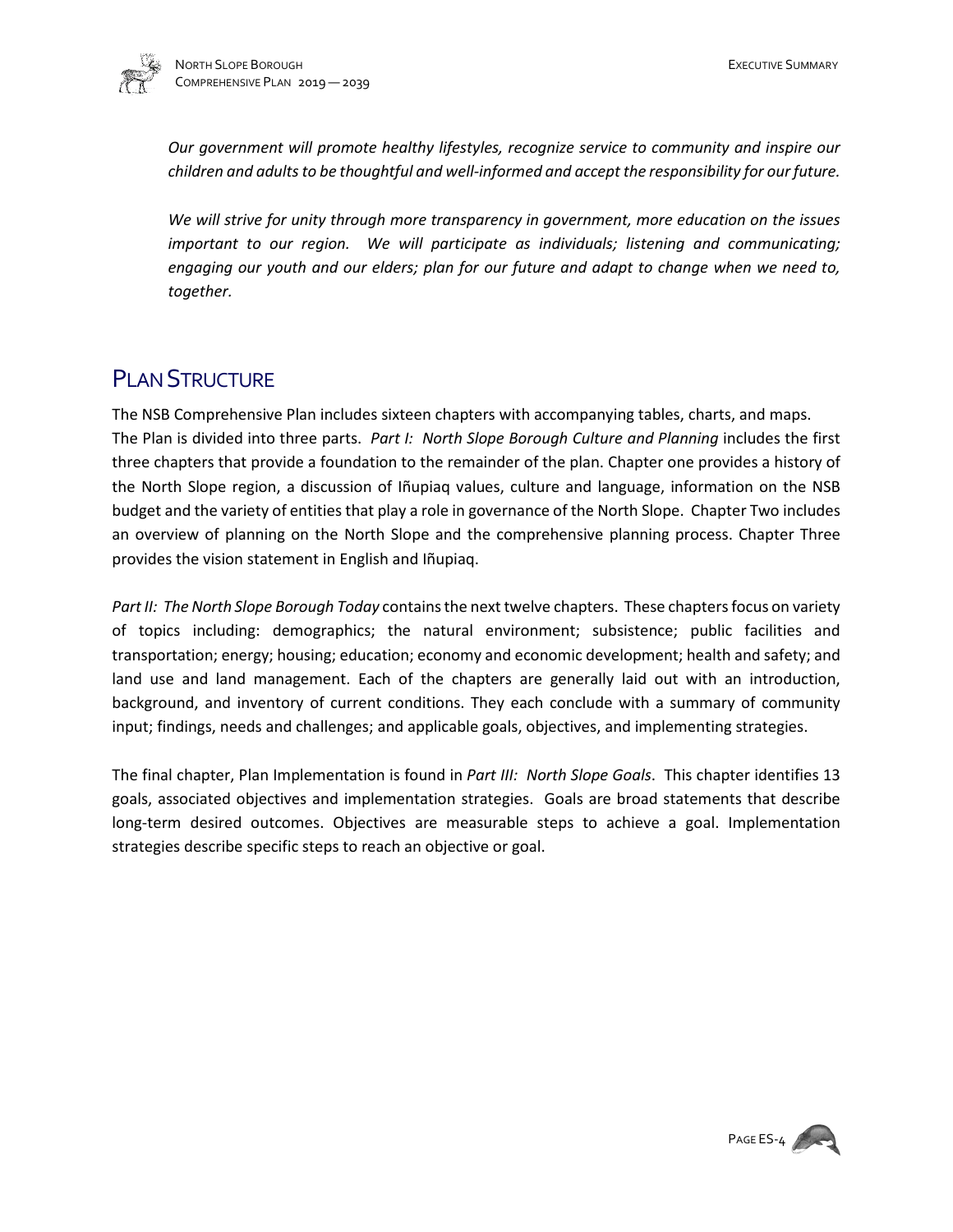

# Qauk'im Kiluktuuta

Uvva una NSB naasaaglu sivunniugutaat, atannigsimmannigsrag maqpigaag ikayugsaglugich aullarrisaglugich borough-rum sivunnigsirrinich iñugaiktuanik sut aktiuraatigut iñuiññat ukkiuni. Tikisaksrag tavrumma sivunniugutim ilasugnagsinaigich borough-ruptinnun suli sivunniuqsaqpata illuagninakun suli suanattagluta avanmun nunaaqiptinnun. Suli sivunniuqasiglugich nunnauratlu, tribe-guruanunlu; kannutkunnunlu ilagiik'uta tallimat pinasuuvluta nunaaggit, suli State of Alaska-lu Federal gavammaptallu suli ugruqirillu suli nunaaqqit paannagiiksuat.

NSB nunaarunich tallimat pinasuurut Anaqtuuvak Pass-lu, Utqiagviglu, Atqasuuglu, Ulguniglu, Nuiqsallu, Qaaqtuuviglu, Tikigaqlu. NSB nunaaqqinich savaqatiigiiglutik avanmun NSB-ta. Inupiaqatigiigniqput suannaqtaaguugaatigullu suli nunaaqqivut inigiksivlugich iñuuniglutalu savak'utalu. Borough-mi iñuuniagtuat nakuugsrisuurut nakuuruanik minuaqtugvinniglu; inniqpalluatagiiksuanik, suli suanaruanik nunaaqqit aullarriqaqtut suli avanmun savaqatigiiklutik.

Tamna kiliktuun manirirauruaq kinibaatun ilisaglugu ilivsinnun sivunniubun suakiaq aullatiniagaasi sivunniuguvsi qiniqsimaalugu naamaruaq sivunniugun. Taamna NSB naasaaglu sivunniugutaat aullatiniagaatigut.

### NAASAAGLU SIVUNNIUGUN

Naasaaglu sivunniugun qinññaksriunagat aullatisaglugich qanugli nunaagim naagga iniqpaurruam. Qiniqaaliruatun taimanigu nunaaqilla naluniaqsinaiqtutli pisuktillamiñnik, igunagpanun tikisaagsranik suli ilisimmapkaglugich ganug atuguutilaananik nunaurvanani, suli iñunisa qanuq gavmannatallu suli sunik savaagiranninik. Tammatkua sivunmuktaagutautqunagaluaqtut ikayutaulutiglu piviksrauni innuinatun ukiuni. Ilaaniguuq sivuniugutit agliusimamata qiniqlugich nalaunnilupayaagumagich.

Naasaaglu sivunniugunguug suli piraksriutit ganupiag ittuat tapkuak allagiillaruk savalgutikaluag atuumasuugaich ilaani ivigtitchaqlugik. Suli nalunaigsimmarun ganug nuna atugnaigparrun akugtugsagluich pigiragsranich naagga pigisukgalluagtaninin nunaagim, aglaanguug piraksriutit maliguagtugsragaich ganupiag nuna atugniagmagaan naagga sunik savaagsriugniaqpat. Nunam nunaurranich inilaaninaruat, naagga qiññaksraq maliguagasrat, naagga savaaqpaich iñillaaninaruat atuumagaich.

### SIVUNNIUTUM SAVAAGINIAKANI

NSB-guug suanarualuktuamik sivunniugutigagtug panmapak-min. Napaggaagman boroughput inillianaruq naasaaglu sivunniugunmik aasiin aquqtuglugu 1983-mi aasiisuli 2005-mi.

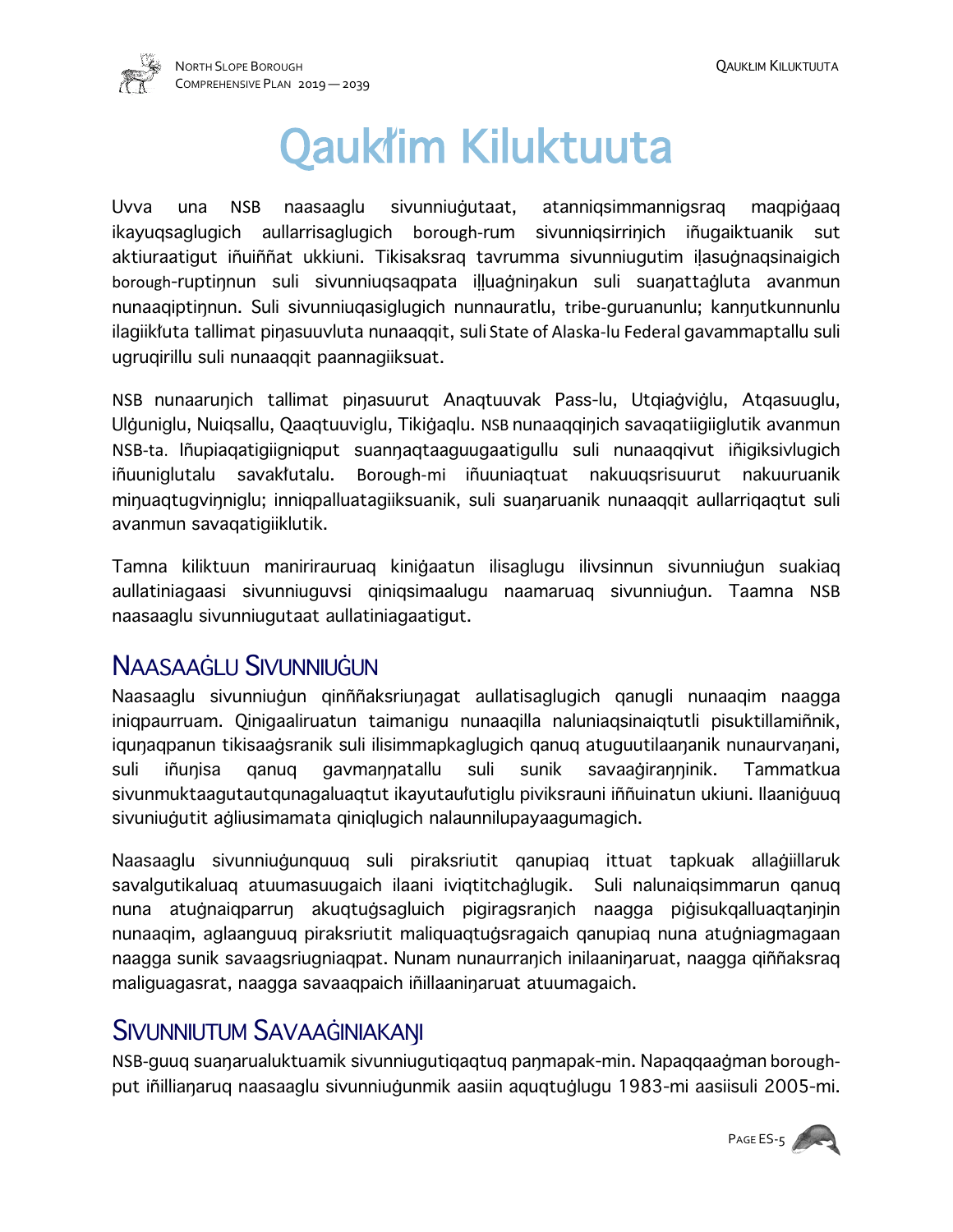

panamapak 2019-mi naasaaglu sivunniugun taputisaaglu qavsisallannik ilagiiktaunik ilavsaanarut iñuich pisigivlu ikayuutaurruanik iñuuniagtuanik nunaagqillaani nappaivilutitik sayaaginnikunlu igluqpinikunlu anuniagnikunlu, ilisaurrinikunlu.

2019-miguuq naasaaglu sivunniugutit nuttaaguqsaagnaiqsinarut inillaitqigluglich nunaaqqilaat pillaikaluanich, suli sut allanuqpat sivunniagaluaninik sivuani sutlu nunaaqqim tikisaagsranich suli qanuq qaaniqsinnaiqtilaanich. Suli nunaaqqilla kasimaqasiglugich iñuich aasiin savaagilugich ganuglikiag pinaigpat taputilugich tribe-guruallu, kannutkuayallu avanmun savaqatigiiglutik. Aasiin nallunaiglutin sut kiag aktiulhaaqpatigut nunaaqqiptinni aasiin sunik nallunaiqsinaiqpisa naasaaglu sivunniugutiptinnik panmapak.

NSB naasaaglu sivunniugun suli nunaagqillaam sivunniugutinillu illuagtugsraurut avanmun. Tikisaagsrat, manirrinaqtuallu, suli ganuq qaaniqsinaiqtilaanillu savaagisaglugu nunaaqqim naasaaglu sivunniuna suli nallautikchaglu NSB sivunnialianun.

2015-miguuq qanugtithaaqtinik inunnik ilanarut qanuq pitilaallaavlugich nunaaqqilaat pitilaanich, aasiisuli qanukiaq savalluatapayaaguminaiqpat suli ikayutigsraniglu qaaniqsillutik nanaaqqinun. Ilaurautguuq nunaaqqilamin, iñuk qauk'itkuayaamik ilauniagtuglu, suli NSB Mayor-kuayaamik, NSB Planning Department atanauraaniglu suli tuglianik atanauravsaanani kannutkunnunlu: ASRC-kuayaamiglu suli UIC-kuayaamiglu. Kasimasuurutguuq qupitchunapayauragman savaqatigiiq/utik qinagmiaglugich paaqtattautitlu, illuaqsrilutik sivunniugnikun, qanuq qaaniqsitchuminaqtillaana nunaaqilaam sivunniagutaanik.

Iñunnin tusaasuguurut iniglugu sivunniugunmik savakkamik. NSB savaktinich suli ilisimmaagiksuagnich tapkunina tagutigagtuat: Saunativut, Suanairutivut, Piviksravut, Sivuugasautivut savagatigiig/utik kayuiyuminaqtut nunaagi sivunniugumaatchiqpan. NSB savaktinnich ikayuillavut suli nunaaqqit kasimasukpatik kiliktuglugich suli ilisautilugich iñuich qanuq sivunniugnaqtillaana suli qanuq nanaaqiiruat savaaqisaqpaurrun naasaaglu sivunniugutaat. Aasiin naatchikpata naasaaglu sivunniugutaat aasii arrinich tayugianikpatigiñ nunaaqqiqatigiiminnun anmavlugu iñuk ilauvsaagukpan tallimanik savaiñnigum akunninanik isugutinaiqtuq Nippivik inuinagmin aggan siqingilaq inuinaq tallimat pinasunnuqpan 2018.

## QIÑIQTUURAM UQALUATA

NSB-gavamapta inillainaruq nakuurualuktaunik inniqpagniglu inunillu savautivlugich sunik ukpignaqtuakun, savaqatigiignikunlu avanmun allaniglu paanagiiksillutin. Borough-guuq paammalaagiikiuni qaunagivlugillu, anunaigniq sivulligivlu suli Iñupiaguniqput tunullimaqsivlugich sayaaginniqpullu piyaqqutilaakunlu inuunianiq, suli nunapakput

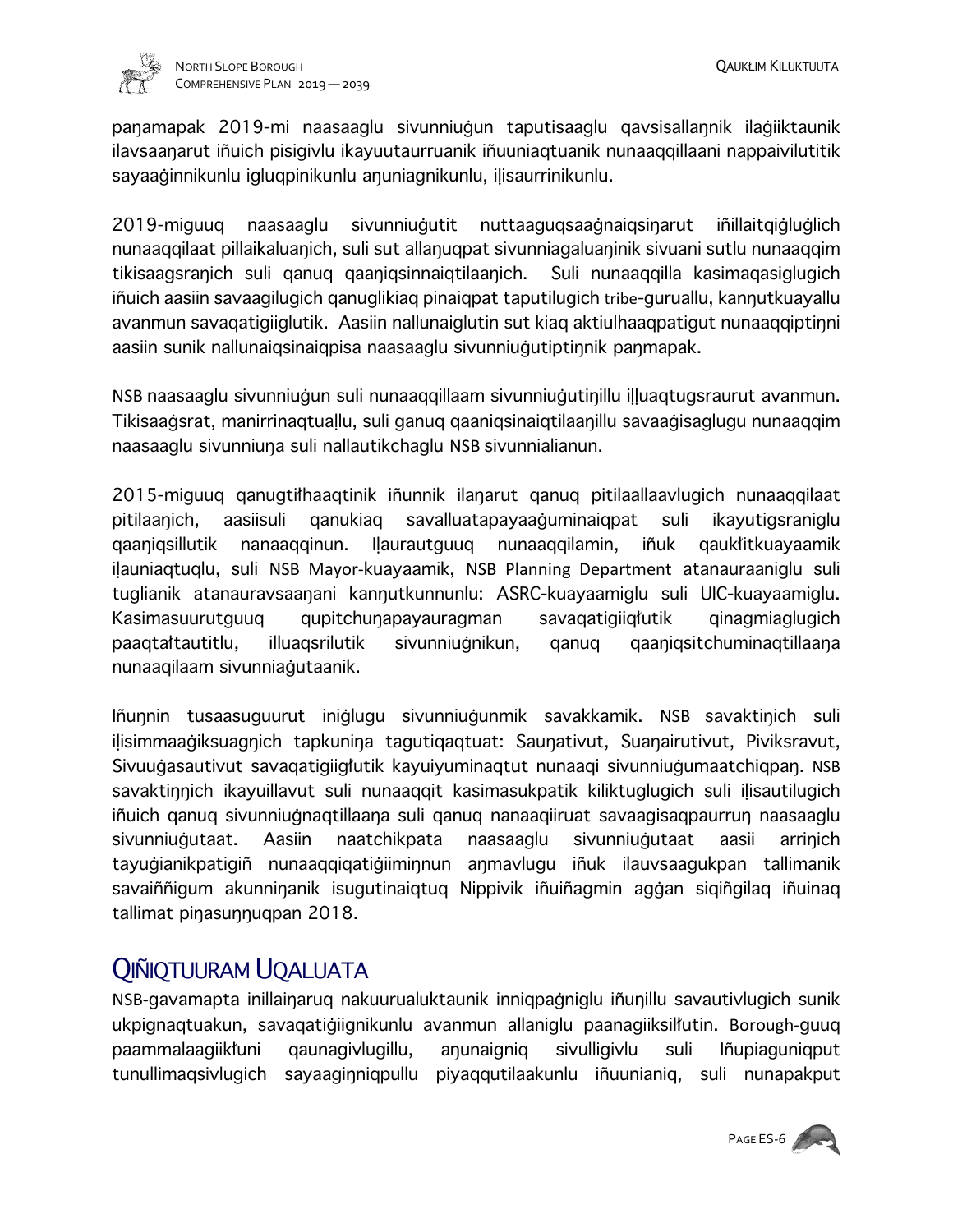

qaunnagiluatagninalu suli qitiktauvinniglu qanuq maninnagniag-niglu piviksrat isummatigivlu Iñupiat sivunmuutat piutaat, suli nunaaqqiunim, suli Iñupiat Piqpagikanich Atuumavlugichlu uvlutuaq. Tapkua piqpagiravut inillaguugivut naasaaglu sivunniugutiptinnun iñuinaq ukiutun panmapakmunlu taimunalu.

Ilitchugilluatanavlugu payanaitchuakun nanmiñikuagnig sivunniugniptinni, suli ilitchigilluatanavlugu "suanaruakun Nanmiñig kavamaunig" nappagutigagtuag State Constitution-kun, *litchugitqigñiagikput sivulliipta tikisaksrianat uumuuna Home Rule Borough-*kun.

Nunaaqqiqatigiigñiqput suanaruaq sivunmun igligutiniagikput anuniagniptigun qiksigilugit taimanna-qana isumattutivut suli Iñupiaguvluta piqpagiravut, akuqtuaģillaisa nutaat savalģutit suli pagmapak iļitchuģianiktavut.

Igligutiniagikput naunina nunapta avanmun savagatigiigluta, maniksugnina qaunagilugu, suli maqurrutauniafitchuakun nunamun.

Qutchiginiagivut suli quviasuutigilugit nunaaqqillaam taimannagana nuimaruagiranit, nigrutinisa ininit, salumaruamik silaqagniq suli salumaruanik imaqtaqviqaqniq, suli qaunaqilluataqluqit iñuqiaktuat nunapta umialqutinit.

Igligvivut suli qaqasaurakun atautchimiirrutivut nunaaqqillaaptinniñ allanun ininun State-mi, nutaqsagniagivut anniqsuutausaglugit iñuuniagniniññi iñuit nunaptinni.

Manniqsuksraģigivut suli qaunagilluataqtuksraģigivut taimuna atuģumiñaqsiļugit anniqsuutauruat iñuuniagniptinni taputilugit nappanaruat suragagviit nunaaqillaaptinni.

Iglulluataqaqtuksraurugut nutaanik atugumiñaqtaptinnik akilillaalugit tatqiq tikillaakpan naakka iluqaan akiliglugu nanmiñiq pigiliutilugu; suli nutaksautiqaqtuksraurugut napaaniktuanun iglunun qanutupayaaq akiññaktaaqaguugaluaqpan iñuk, iñugiakpaiññiq iglumi palannaktaaqsaglugu nunaptinni. *Borough-m* akuqtuabigaa taaptumuuna savaaksraq.

Illisagvipta itqanaiyautiniagait nutagallu qatqiñnaruallu ilisaqtuuragvigñik suli itganaigsilutin ilisaaksrañik tunaagilugu savaannagnig maani.

Kavamapta sivunmuktaagniagaa anniqsuutauruakun timiptignun iñuuniagniq, nangagniagai anniqsuutauruat nunaaqqiñi, suli kiiqsrugniagai nutagallu